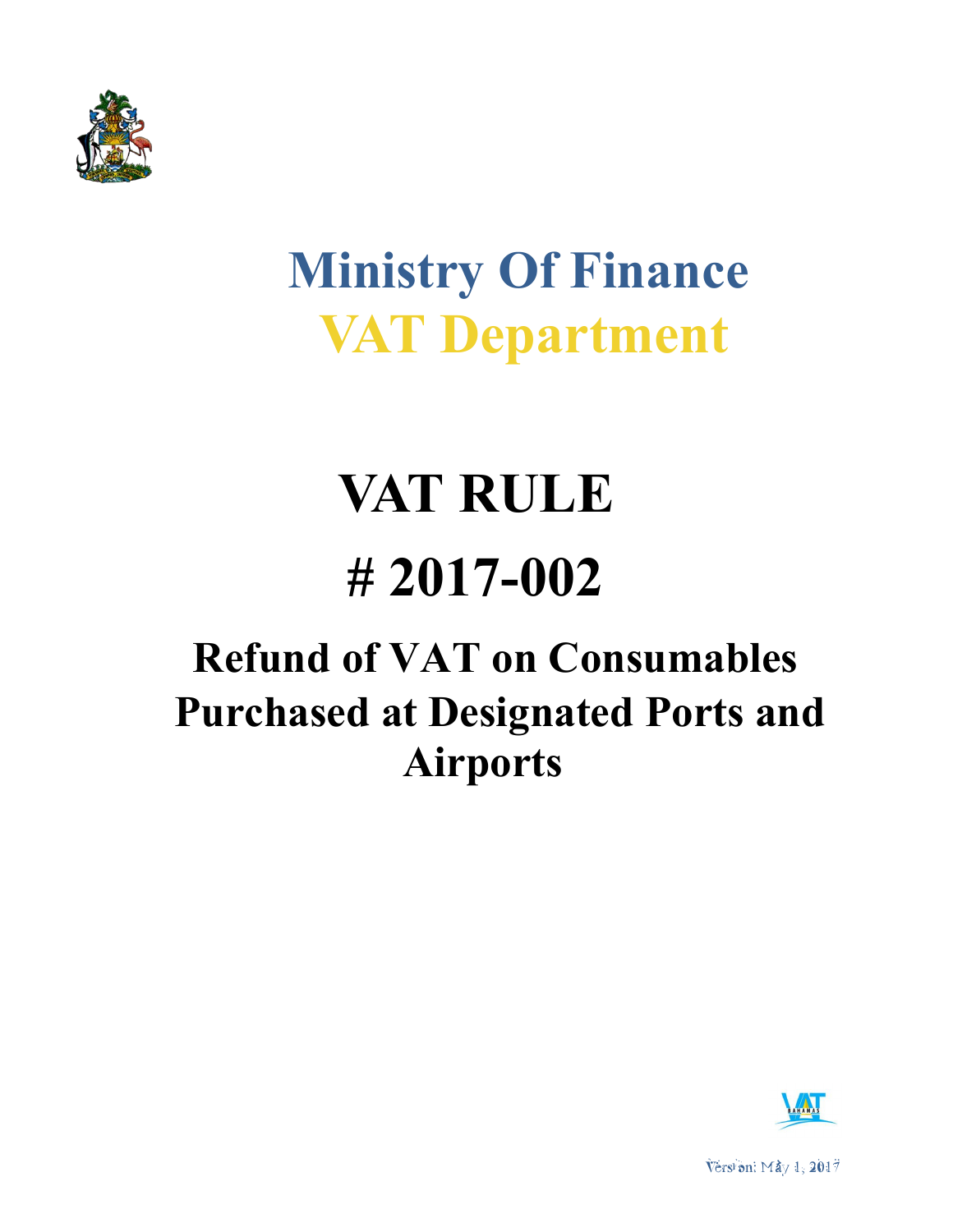### **VAT RULE # 2017-001**

## **Refund of VAT on Consumables Purchased at Designated Ports and Airports**

#### **A. Authority**

This rule is made under section 17 of the Value Added Tax Act.

#### **B. Legislation**

Legislative references are pursuant to the relevant sections of the Value Added Tax Act 2014, Value Added Tax Regulation 15 (3), Value Added Tax Rule 2015-001 as amended.

#### **C. Application of Rule**

The purpose of this rule is to clarify the application of Value Added Tax in relation to the refund of Value Added Tax on the purchase of consumables by passengers of cruise ships and matters related thereto.

#### **D. Comptroller's Rule**

#### **This rule applies as follows:**

#### **General Application**

- 1. Visitors purchasing consumable items from approved merchants are allowed to claim a refund of seventy-five percent of the value added tax paid at the point of embarkation at the designated cruise ports in The Bahamas when they are leaving the country within thirty days of arrival in accordance with the system described in sub-rules 11-14.
- 2. Visitors purchasing consumable items from approved merchants at designated airports are allowed to purchase those items free of value added tax in accordance with the criteria described in sub-rules 15-16.
- 3. A visitor includes a person:
	- (1) whose normal place of residence is not The Bahamas
	- (2) who does not travel using a Bahamian passport or is not so entitled
	- (3) who is leaving the country within thirty days of arrival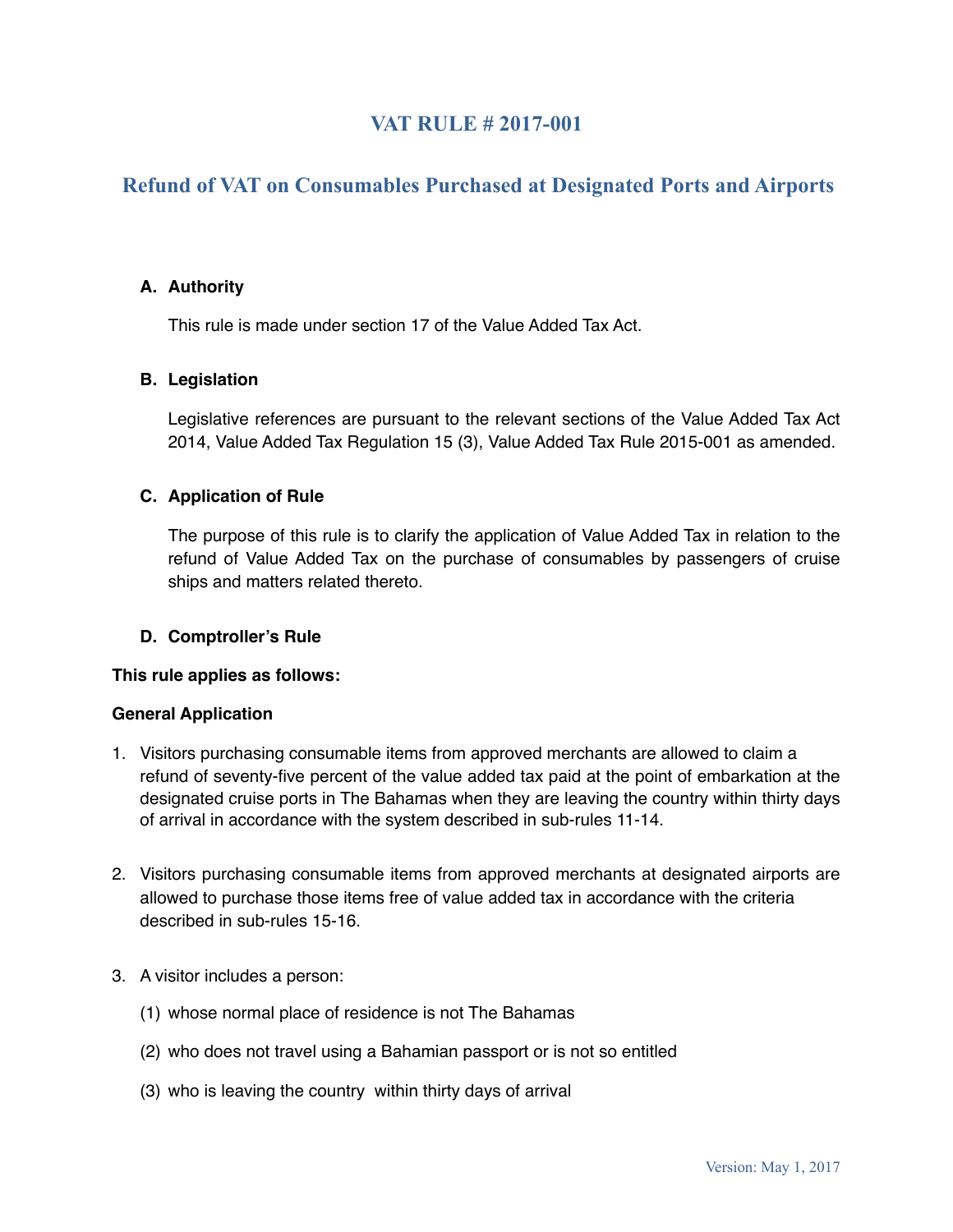- (4) who has not worked in The Bahamas in the last six months;
- 4. The consumables referred to in sub-rule 1 include:
	- (1) alcoholic beverages;
	- (2) tobacco products;
	- (3) cakes with the description of rum cake purchased from approved merchants
	- (4) any other items the Comptroller may by notice determine.
- 5. The notice referred to in sub-rule 4 and wherever mentioned in this rule is sufficiently provided by announcement on the official website of the department of Value Added Tax or any other method determined by the Comptroller of Value Added Tax to be an official method of communication of the Comptroller of Value Added Tax.
- 6. Notwithstanding any other designation in any other VAT rule, an approved merchant in accordance with this rule is a merchant approved by the Comptroller of Value Added Tax by notice and who has agreed to subscribe to and comply with the electronic system of the designated customs agent to record and provide documentation for all sales conducted pursuant to this rule.
- 7. The designated customs agent is the agent from time to time contracted and authorized by the Comptroller of Value Added Tax to provide the electronic system for recording sales, made pursuant to this rule and an announcement on the website or other official communication of this authorization shall be sufficient evidence of such authorization.
- 8. A designated port includes:
	- (1) Prince George;
	- (2) any other port the Comptroller by notice determines.
- 9. A designated airport includes:
	- (1) Sir Lynden Pindling Airport;
	- (2) any other port the Comptroller by notice determines.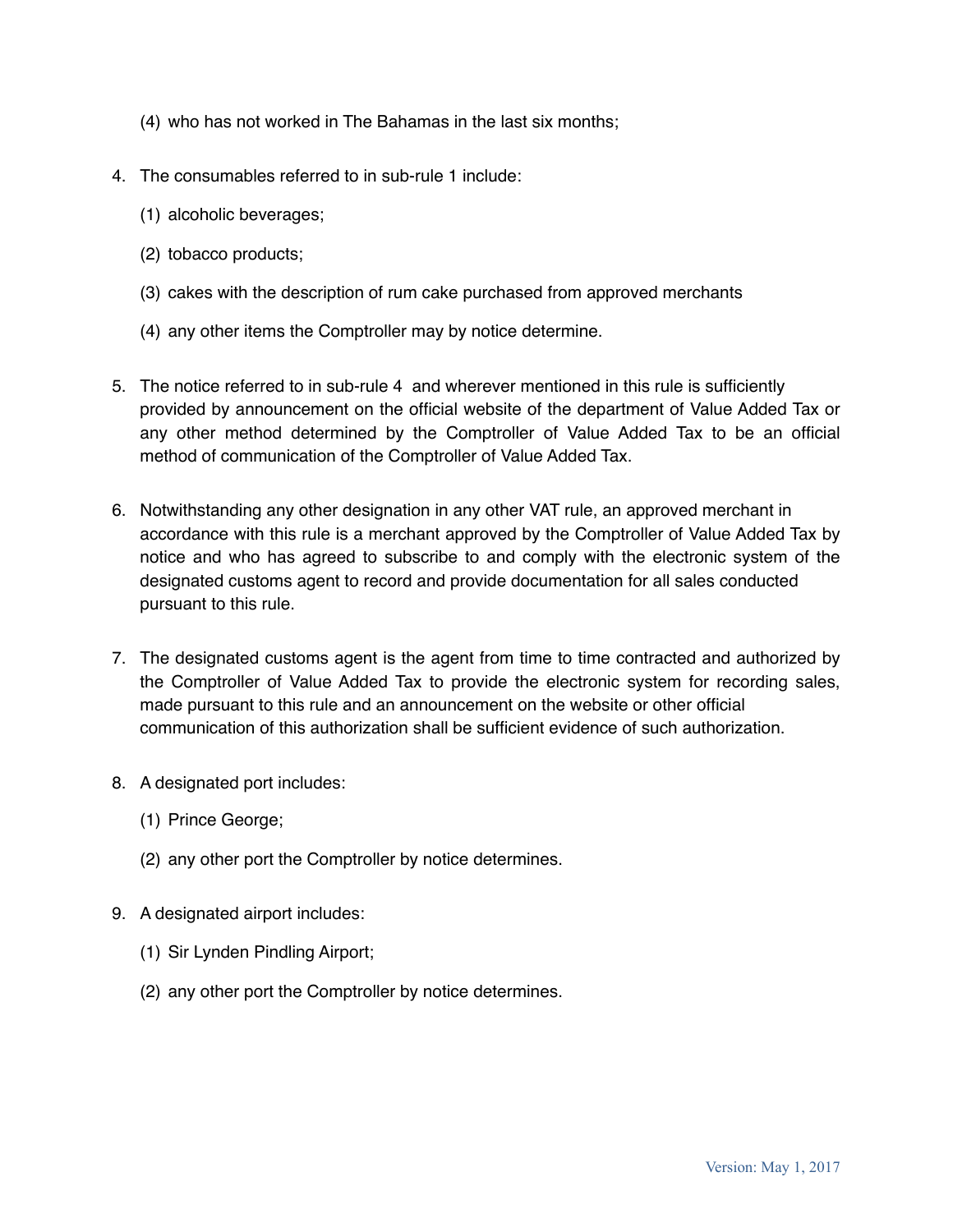#### **Procedure for Obtaining Refunds at a Designated Port**

- 10. Notwithstanding any other procedure for obtaining refunds of value added tax, the following procedures in sub-rule 11 to sub-rule 14 shall apply for obtaining refunds for sales made pursuant to this rule only.
- *11.* Upon purchase at the approved merchant, a "VAT Free Consumables Form" will be issued along with the invoice to the visitor. The visitor must present this form along with the unused consumables to the designated customs agent and customs officer at the designated port. The customs officer will process the transaction in accordance with the *Customs*

#### *Management Act* and *Value Added Tax Act 2014.*

- 12. A purchase may be made by cash or credit card, but a refund will be issued on a credit card only.
- 13. A visitor shall be eligible for a refund with a minimum purchase of one of the following:
	- (1) alcohol valued at fifty dollars; or
	- (2) tobacco products valued at fifty dollars; or
	- (3) cakes with the description of rum cake purchased from approved merchants valued at twenty-five dollars;
	- (4) any other value of each product or other consumables that the Comptroller by notice shall determine.
- 14. In determining the minimum purchase, there shall not be an aggregation of the purchases of all consumables on the invoice of a single customer, nor shall there be an aggregation of the value of more than one invoice.

#### **Procedure at a Designated Airport**

- 15. A visitor within a designated airport shall be eligible to purchase consumables with value added tax applied at a zero–rate upon proof that the visitor would be embarking on an airplane within twenty-four hours of the purchase.
- 16. Upon purchase of consumables, the visitor shall be provided with documentation which indicates that the goods are sold at a zero-rate of value added tax.